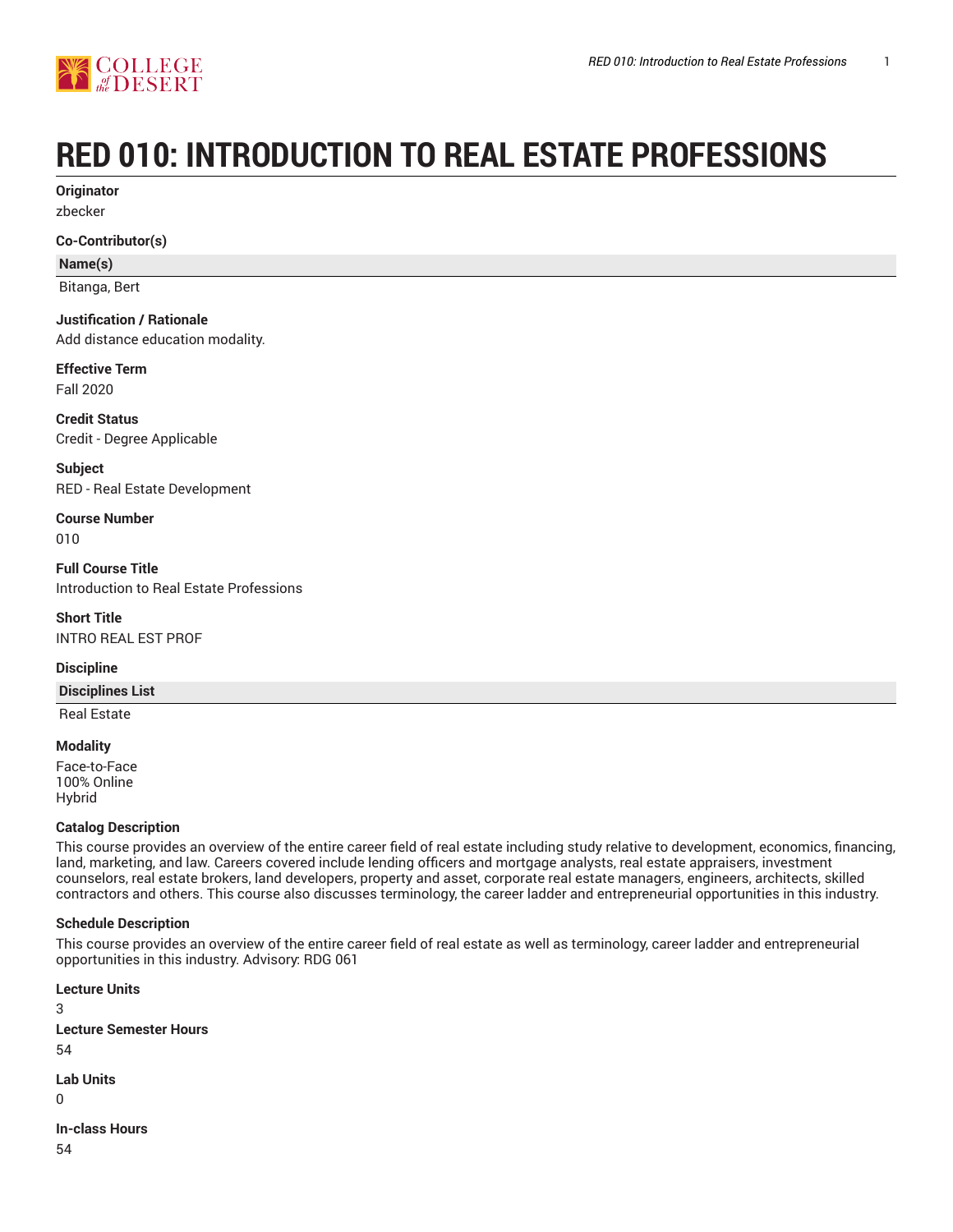

**Out-of-class Hours** 108

**Total Course Units** 3 **Total Semester Hours** 162

**Prerequisite Course(s)** Advisory: RDG 061

# **Required Text and Other Instructional Materials**

**Resource Type** Book

**Author** Ross, S. and J. Carberry

**Title** The Inside Track to Careers in Real Estate

**Publisher** Independent Publisher Group

**Year** 2006

**College Level** Yes

**Flesch-Kincaid Level** 12.00

**ISBN #** 9780874209549

## **For Text greater than five years old, list rationale:**

This textbook provides a low cost overview of available careers and will be supplemented by recent industry articles.

**Class Size Maximum**

26

**Entrance Skills** Advisory skills: Use various reading strategies to prepare, read and comprehend expository text.

#### **Requisite Course Objectives**

RDG 061-Use SQ3R /or SOAR along with outlining, note-taking, mapping summarizing and other strategies to prepare, read, comprehend expository text.

**Entrance Skills** Read a variety of texts fluently.

**Requisite Course Objectives**

RDG 061-Read a variety of texts fluently.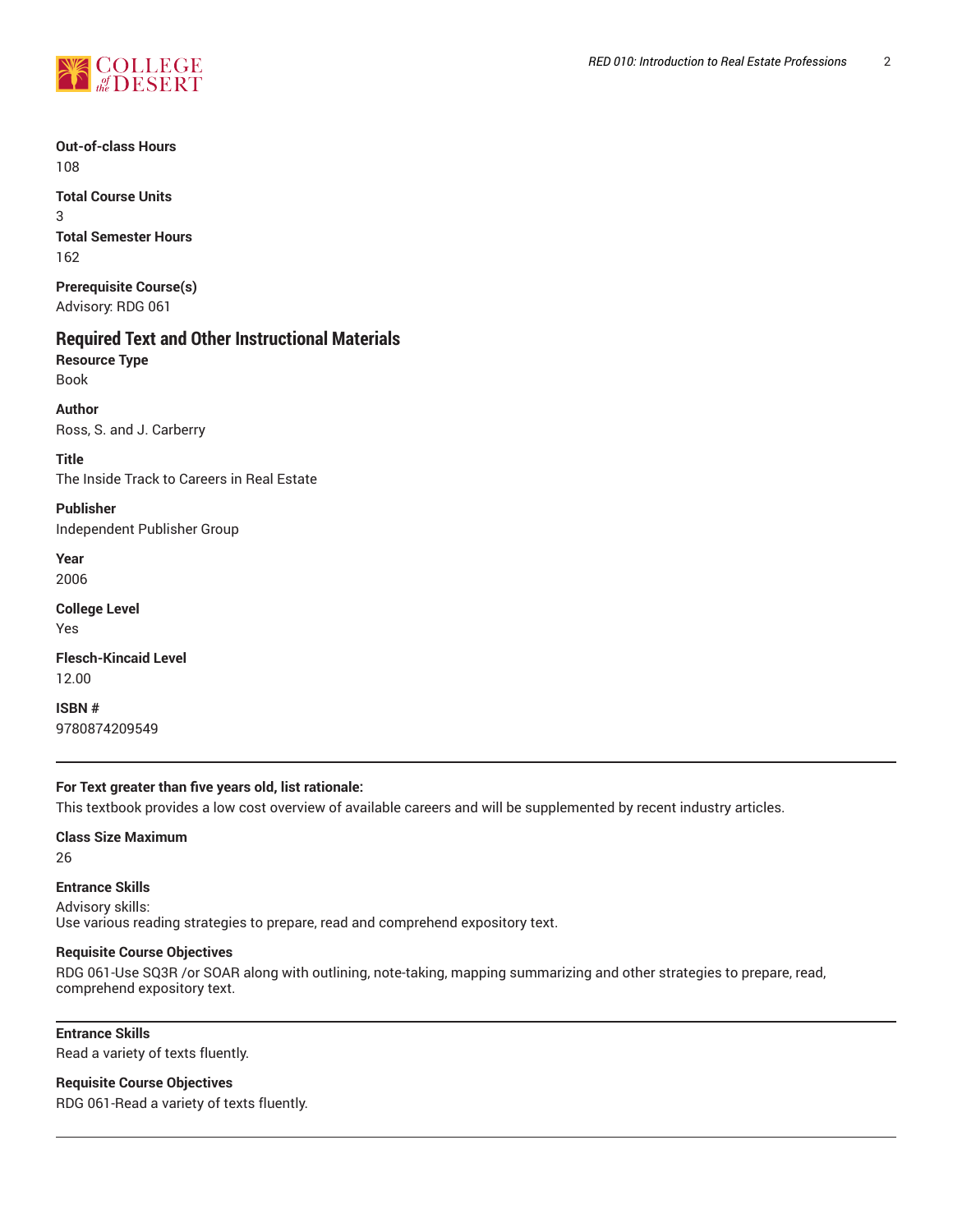

#### **Entrance Skills**

Write organized summaries reactions that capture main idea and supporting details.

#### **Requisite Course Objectives**

RDG 061-Write organized summaries reactions that capture main idea and supporting details.

#### **Entrance Skills**

Understand multiple word meanings, uses synonyms.

#### **Requisite Course Objectives**

RDG 061-Understand multiple word meanings, uses synonyms

#### **Course Content**

- a. Real estate developer
- b. Buying and rehab of houses and apartments
- c. Real estate agent
- d. Office manager
- e. Auctioneer
- f. Mortgage Banker
- g. Mortgage Broker
- h. Retail management
- i. Home inspector
- j. Relocation specialist
- k. Teaching, lecturing and training in real estate
- l. Property management
- m. Asset management
- n. Real estate counseling
- o. Urban and regional planner
- p. Commercial leasing and sales
- q. Real estate appraisal
- r. Writing and public relations
- s. Manufactured home sales

## **Course Objectives**

|             | <b>Objectives</b>                                       |
|-------------|---------------------------------------------------------|
| Objective 1 | Explain career descriptions                             |
| Objective 2 | Describe advantage and disadvantage of each career path |
| Objective 3 | Discuss social and economic impact of career choice     |
| Objective 4 | Discuss possible institutions for continuing education  |
| Objective 5 | Explain collaborative efforts between careers           |
| Objective 6 | Discuss advancement opportunities                       |
| Objective 7 | Explain ethical issues in each career path              |
| Objective 8 | Identify current and possible trends                    |
|             |                                                         |

# **Student Learning Outcomes**

|           | Upon satisfactory completion of this course, students will be able to:                   |
|-----------|------------------------------------------------------------------------------------------|
| Outcome 1 | Compare the advantages and disadvantages of career paths in the real estate professions. |
| Outcome 2 | Explain the social and economic impact of career choices in the real estate professions. |
| Outcome 3 | Value ethical issues in each career path.                                                |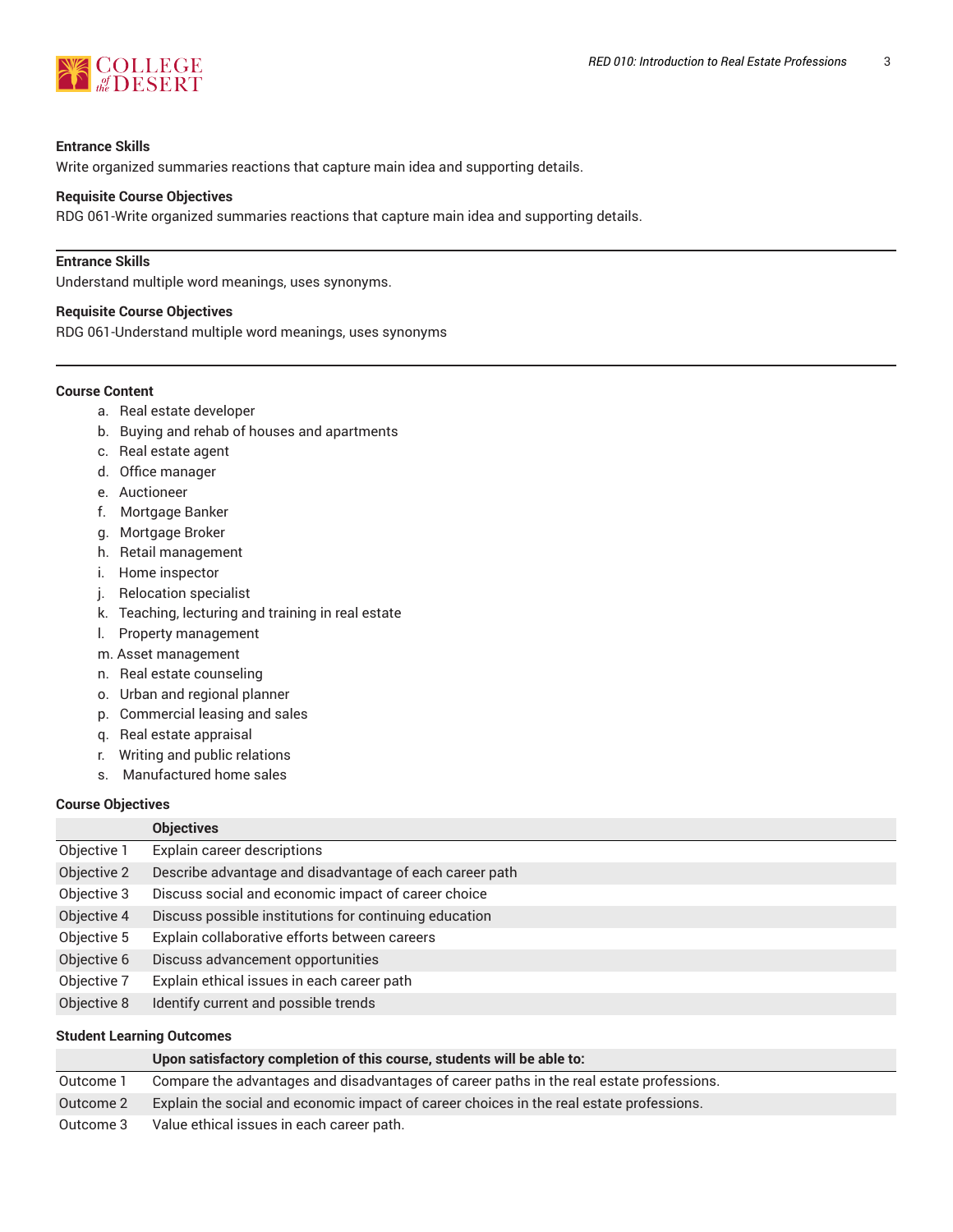

Out of Class Only

In and Out of Class

#### **Methods of Instruction**

| <b>Method</b>                            | method will be used in this course.                                                                                            | Please provide a description or examples of how each instructional |  |  |  |
|------------------------------------------|--------------------------------------------------------------------------------------------------------------------------------|--------------------------------------------------------------------|--|--|--|
| Participation                            | Class discussion and questions.                                                                                                |                                                                    |  |  |  |
| Lecture                                  | Presentation of topic in context.                                                                                              |                                                                    |  |  |  |
| <b>Discussion</b>                        | Students participate in case studies relevant to the content of the<br>course.                                                 |                                                                    |  |  |  |
| Technology-based instruction             | Students evaluation real-life case studies of real estate career options.                                                      |                                                                    |  |  |  |
| <b>Methods of Evaluation</b>             |                                                                                                                                |                                                                    |  |  |  |
| <b>Method</b>                            | Please provide a description or examples of how<br>each evaluation method will be used in this course.                         | <b>Type of Assignment</b>                                          |  |  |  |
| Written homework                         | Written analysis of case studies.                                                                                              | In Class Only                                                      |  |  |  |
| Student participation/contribution       | Participation during in-class exercises. Participation<br>during office and site visits.                                       | In and Out of Class                                                |  |  |  |
| Mid-term and final evaluations           | Comprehensive examinations covering the material<br>presented in class.                                                        | In Class Only                                                      |  |  |  |
| Group activity participation/observation | Students observe real-life real estate situations and In and Out of Class<br>careers and discuss the advantages, disadvantages |                                                                    |  |  |  |

and opportunities.

articles used to supplement the textbook.

assignments.

#### Self-paced testing Students complete textbook readings and

Reading reports **Students submit written analysis of current event** Students submit written analysis of current event

#### **Assignments**

#### **Other In-class Assignments**

- 1. Individual projects
- 2. Small group projects
- 3. Short response papers

#### **Other Out-of-class Assignments**

- 1. Vocabulary terms
- 2. Short response papers

#### **Grade Methods**

Letter Grade Only

# **Distance Education Checklist**

**Include the percentage of online and on-campus instruction you anticipate.**

## **Instructional Materials and Resources**

# **Effective Student/Faculty Contact**

## Which of the following methods of regular, timely, and effective student/faculty contact will be used in this course?

#### **Within Course Management System:**

Timely feedback and return of student work as specified in the syllabus Discussion forums with substantive instructor participation Regular virtual office hours Online quizzes and examinations Weekly announcements

#### **External to Course Management System:**

Direct e-mail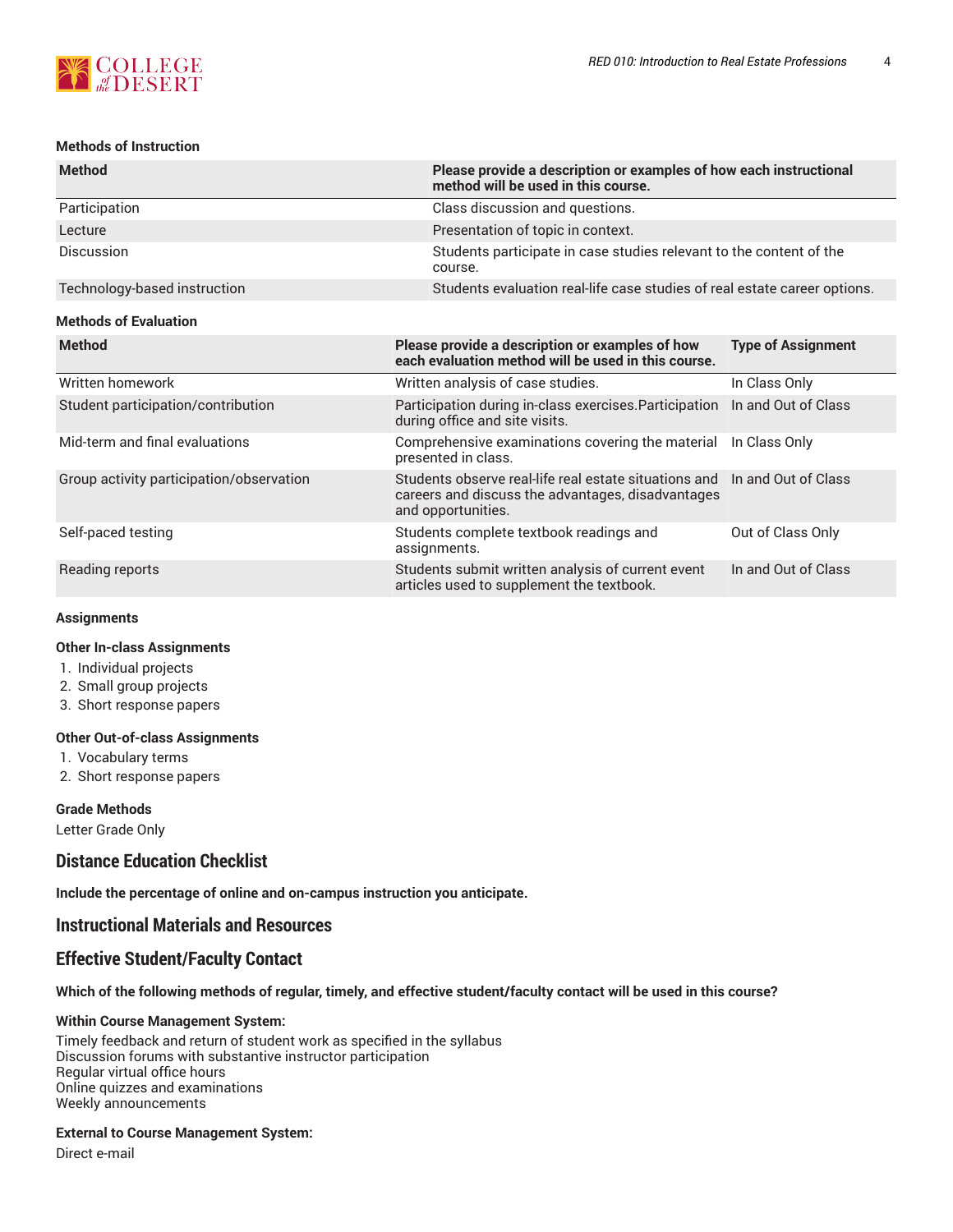

#### Listservs

#### Briefly discuss how the selected strategies above will be used to maintain Regular Effective Contact in the course.

Timely feedback and return of student's work as described in the syllabus. Discussion forums with substantive instructor participation. Regular virtual office hours. Online quizzes and examinations. Weekly announcements.

#### **If interacting with students outside the LMS, explain how additional interactions with students outside the LMS will enhance student learning.**

Direct e-mail to ensure students are aware of assignments and grades.

## **Other Information**

## **MIS Course Data**

**CIP Code** 52.1501 - Real Estate.

**TOP Code** 051100 - Real Estate

**SAM Code** C - Clearly Occupational

**Basic Skills Status** Not Basic Skills

**Prior College Level** Not applicable

**Cooperative Work Experience** Not a Coop Course

**Course Classification Status** Credit Course

**Approved Special Class** Not special class

**Noncredit Category** Not Applicable, Credit Course

**Funding Agency Category** Not Applicable

**Program Status** Program Applicable

**Transfer Status** Transferable to CSU only

**General Education Status** Not applicable

**Support Course Status** Course is not a support course

**Allow Audit**

No